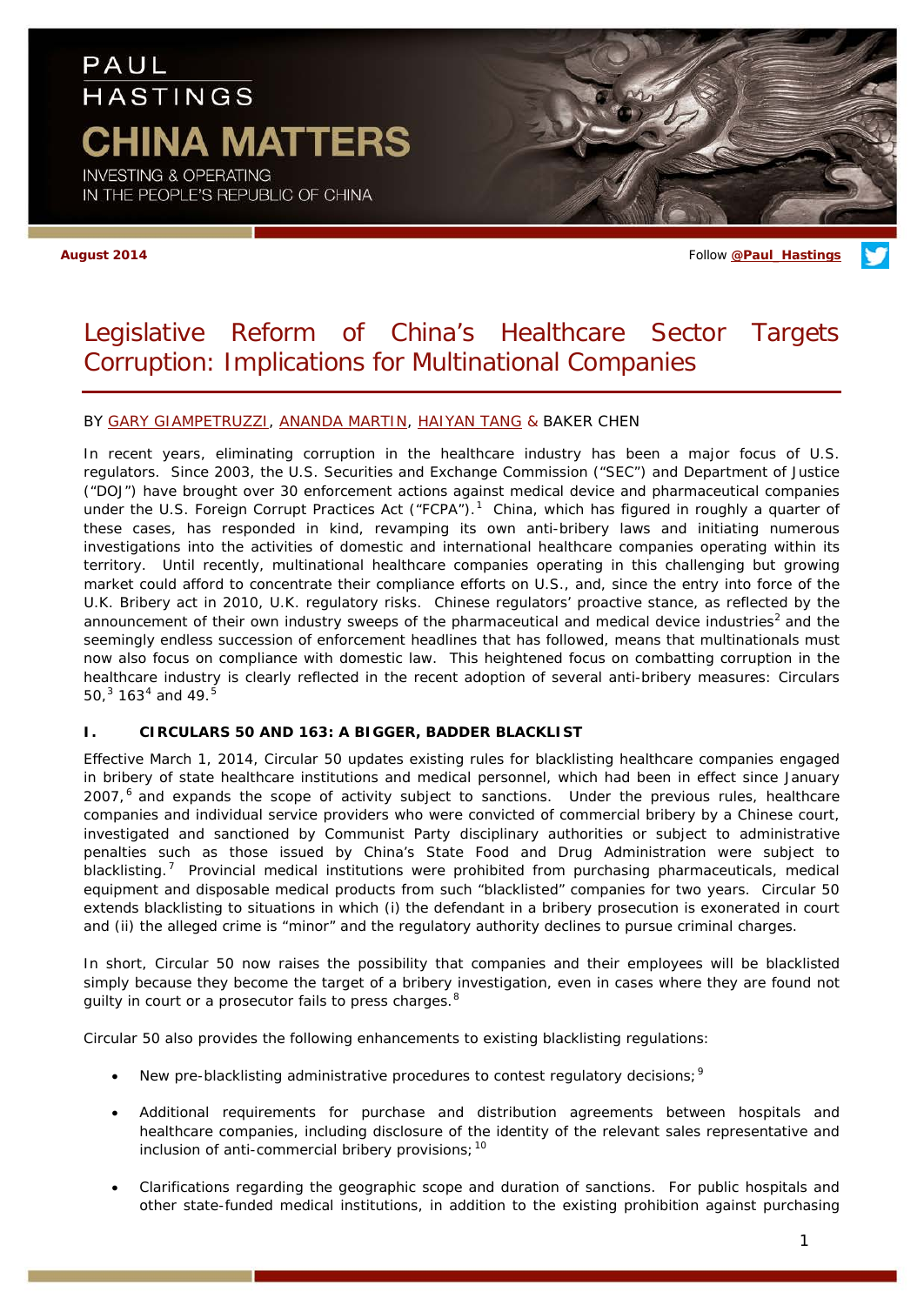

goods from blacklisted companies for two years in the province where the bribery occurred, the new regulations impose a penalty in the form of a deduction of points when competing for government contracts in other provinces. If a company is blacklisted two or more times within a five-year period, the violator will be prohibited from selling its products to any public or publiclyfunded medical institution nationwide: $11$  and

• Obligations for healthcare institutions and lower-level healthcare authorities to report improper payments.<sup>[12](#page-4-11)</sup>

Supplementing Circular 50, Circular 163, which came into effect on February 26, 2014, provides additional guidance on blacklisting procedures, establishing an aggressive timeline for the reporting, investigation and debarring of violators in as few as 25 working days.<sup>13</sup> Of significant practical importance to business operators, Circular 163 also provides a sample "Agreement on Integrity in the Sale and Purchase of Healthcare Products" including model anti-bribery provisions for incorporation into sales agreements.<sup>[14](#page-4-13)</sup> Circular 163 also details the forms of compensation that medical institutions and personnel are prohibited from accepting, such as:

- Kickbacks "in any name or form";
- Donations and sponsorships linked to procurement decisions;
- Entertainment in any commercial entertainment establishment; and
- Cash, securities and other valuable gifts.<sup>[15](#page-4-14)</sup>

#### **II. CIRCULAR 49: THE "NINE PROHIBITIONS"**

While Circulars 50 and 163 focus on the supply-side of bribery in the healthcare sector, Circular 49, effective December 26, 2013, targets the recipients of potential improper payments: Chinese hospitals and medical personnel. Through its "nine prohibitions," Circular 49 seeks to prevent hospitals and healthcare professionals from engaging in the following commercial activities:

- 1. Linking physicians' income to revenue generated from the sale of drugs or provision of healthcare services;
- 2. Paying commissions to physicians based on the value of drugs prescribed and health services rendered;
- 3. Charging additional fees or raising fee standards beyond the permitted national price cap for drugs or healthcare services;
- 4. Accepting improper donations from healthcare companies;
- 5. Participating in promotional activities or issuing illegal advertisements;
- 6. Compiling medical statistical data for commercial purposes;
- 7. The procurement, sale, and use of medical products through private channels;
- 8. Accepting commissions or kick-backs in any form or attending activities held in commercial entertainment venues that are organized or sponsored by healthcare companies; and
- 9. Accepting cash or valuable gifts from patients or their families.

As the National Health and Family Planning Commission ("NHFPC") has yet to issue implementing regulations for Circular 49, many key terms remain open to interpretation. For example, it is unclear whether the prohibition under Article 4 against accepting "improper donations from healthcare companies" would extend to a healthcare professional's receipt of a corporate sponsorship to attend a bona fide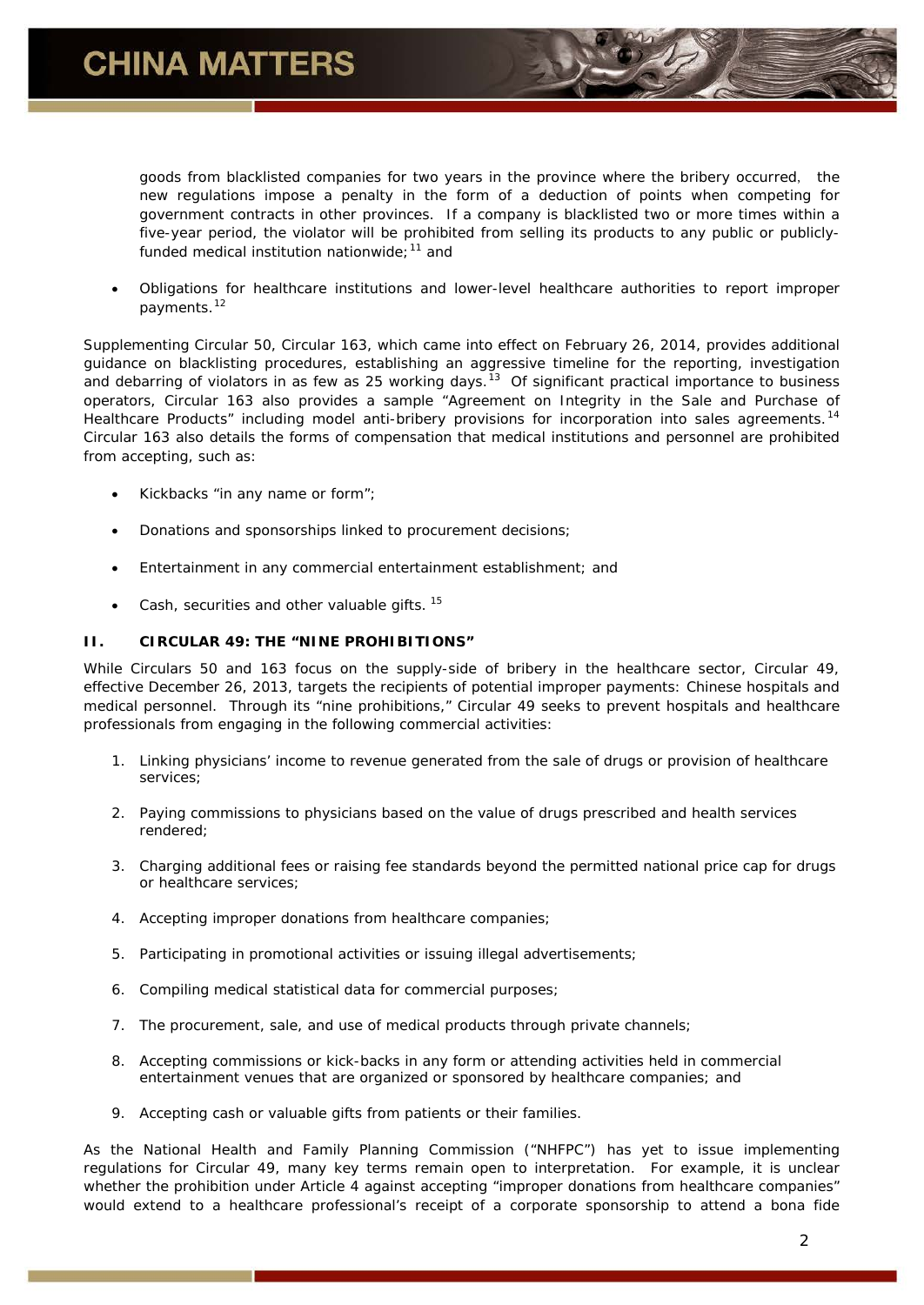medical education program, or even the provision of an educational grant to a third party under certain circumstances.[16](#page-4-15) Similarly, the term "promotional activities" in Article 5 is undefined, raising doubts about the types of activities and events that are covered, such as bona fide speaking engagements, providing compensation for the time and effort associated with which has long been a common practice in the industry.<sup>[17](#page-4-16)</sup>

Such ambiguities among the Nine Prohibitions notwithstanding, Chinese healthcare professionals must comply with Circular 49 or face a range of disciplinary actions, from a simple warning to the suspension or cancellation of a medical license.

#### **III. IMPLEMENTATION: THE BLACK BOX OF ENFORCEMENT**

The issuance of Circulars 50 and 163 is a strong indication of the Chinese government's determination to curb the supply of corrupt payments to healthcare professionals at the national level. However, how the rules will be enforced remains to be seen. While developments in high-profile anti-bribery investigations into both domestic and international healthcare companies are widely reported in the Chinese media, to date, the NHFPC has not published the name of any company sanctioned under the revised system. This will likely be a matter of time as the central government builds the infrastructure to support the national blacklist database. In the meantime, databases established by provincial authorities under the existing blacklisting system provide examples of the application of blacklisting procedures under the 2007 rules.<sup>[18](#page-4-17)</sup>

On the demand side, 2014 has seen a notable increase in rhetoric aimed at public hospitals and medical institutions suspected of corrupt activities. For example, China's Supreme People's Procuratorate ("SPP"), the government body charged with investigating and prosecuting criminal bribery charges, recently announced that it will continue to focus on investigating bribery cases that "jeopardize the livelihood of citizens," including cases involving healthcare issues. <sup>[19](#page-4-18)</sup> In addition, the SPP has incentivized whistleblowers by offering Chinese citizens up to RMB100,000 (approximately US\$16,100) for tips that provide "essential evidence of misconduct."<sup>[20](#page-4-19)</sup> Despite these clear signals that Chinese regulators intend to step up enforcement efforts against bribe recipients, the government publishes no comprehensive statistics regarding anti-bribery actions brought specifically against doctors or hospitals.<sup>[21](#page-4-20)</sup> Accordingly, the degree to which Circular 49 will succeed in reducing demand for improper payments within the domestic healthcare industry will be difficult to measure.

#### **IV. IMPLICATIONS FOR MULTINATIONAL HEALTHCARE COMPANIES**

China is by no means alone in employing blacklisting as an anti-corruption enforcement tool. Under U.S. Federal Acquisition Regulations governing federal procurement, corporate or individual violators of the  $FCPA<sup>22</sup>$  $FCPA<sup>22</sup>$  $FCPA<sup>22</sup>$  (or other criminal statutes) may be barred from doing business with U.S. government. Entry of a criminal or civil judgment for bribery, falsification or destruction of records, the making of false statements, or "[c]ommission of any other offense indicating a lack of business integrity or business honesty that seriously and directly affects the present responsibility of a [g]overnment contractor or subcontractor" provides grounds for debarment.  $23$  Indeed, the prospect of debarment from federal healthcare programs has long played a critical role in the settlement of U.S. healthcare enforcement actions, such as kickback cases, and has in recent years helped drive such settlements into the hundreds of millions – even billions – of dollars. If the implementation of Circular 50 results in more companies finding themselves caught up in China's domestic enforcement web, the prospect of being debarred from Chinese government programs could well have a similar impact on settlement strategy, and could drive a corresponding increase in settlement numbers.

Critically, under U.S. blacklisting rules, healthcare companies that are cleared of wrongdoing by the relevant court or administrative body are free to continue contracting with the U.S. government. In China, however, becoming embroiled in an anti-bribery investigation, even one that does not result in the issuance of charges, or that ends with a victory in court, may for all practical purposes mean the end of market access.

In the last decade, U.S. enforcement agencies' "industry sweep" of the healthcare sector has spurred multinational healthcare companies operating in China to review and revamp their compliance programs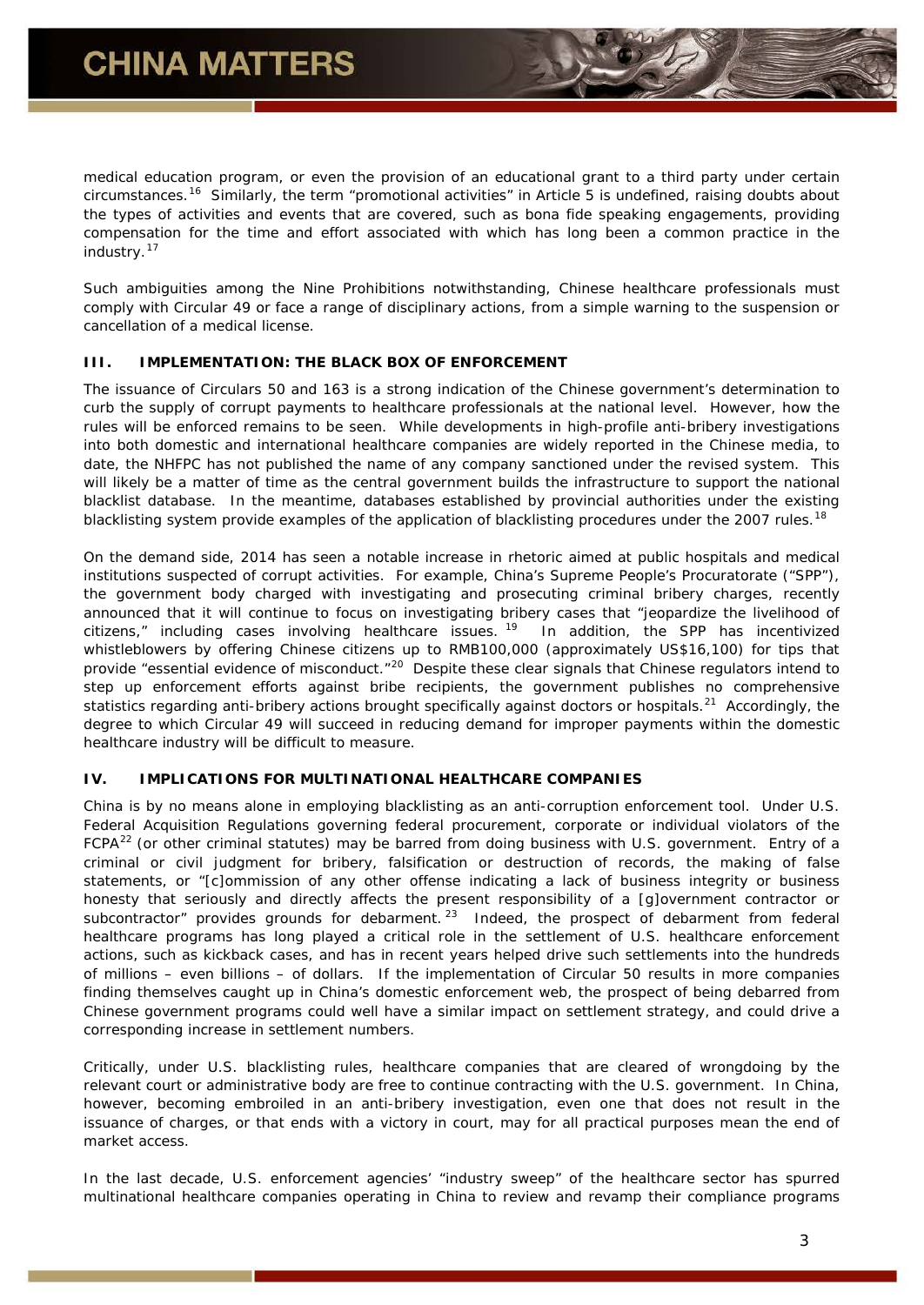## **CHINA MATTERS**

from an FCPA perspective. As the grounds for blacklisting healthcare companies found guilty or suspected of commercial bribery violations in China have expanded and as Chinese regulators' attention has shifted to the supply side of the bribery equation, multinationals operating in this market should ensure that their internal compliance policies and practices reflect not only the latest U.S. standards, but also changes to local rules and regulations. In particular, multinationals need to ensure that they have in place policies and procedures that are reasonably designed to ensure compliance with domestic laws such as Circulars 50 and 163 and mitigate the risk of the provision of kickbacks "in any name or form" – such as donations and sponsorships linked to procurement decisions. Indeed, all pharmaceutical and medical device companies operating in China should review their sales marketing and promotional activities to confirm that, even if FCPA-compliant, they do not conflict with increasingly important local laws. The impact of these blacklisting and debarment provisions will not be fully understood until they are widely applied, as they have been in the United States. However, in the meantime, healthcare companies operating in this critical market should take note of their potentially wide-reaching impact, and undertake a proactive review of their compliance operations while the horizon is clear, rather than after the cloud of enforcement is upon them.

 $\Leftrightarrow$   $\Leftrightarrow$   $\Leftrightarrow$ 

| Paul Hastings LLP is a global law firm with offices in Asia, Europe and the United States. Paul Hastings has one of the<br>largest, full-service, multi-jurisdictional legal practices in Asia with legal professionals in Beijing, Hong Kong, Seoul,<br>Shanghai and Tokyo.                                                             |
|------------------------------------------------------------------------------------------------------------------------------------------------------------------------------------------------------------------------------------------------------------------------------------------------------------------------------------------|
| Please feel free to discuss any aspect of this newsletter with your existing Paul Hastings contacts or any of the lawyers<br>listed below:                                                                                                                                                                                               |
| Chicago<br>Mark Pollack: markpollack@paulhastings.com<br>Eric Sussman: ericsussman@paulhastings.com                                                                                                                                                                                                                                      |
| <b>Houston</b><br>Samuel W. Cooper: samuelcooper@paulhastings.com                                                                                                                                                                                                                                                                        |
| London<br>Michelle Duncan: michelleduncan@paulhastings.com                                                                                                                                                                                                                                                                               |
| Los Angeles<br>Thomas P. O'Brien: thomasobrien@paulhastings.com<br>Thomas A. Zaccaro: thomaszaccaro@paulhastings.com                                                                                                                                                                                                                     |
| Milan<br>Bruno Cova: brunocova@paulhastings.com<br>Francesca Petronio: francesapetronio@paulhastings.com                                                                                                                                                                                                                                 |
| <b>New York</b><br>Kenneth M. Breen: kennethbreen@paulhastings.com<br>Palmina Fava: palminafava@paulhastings.com<br>Gary Giampetruzzi: garygiampetruzzi@paulhastings.com                                                                                                                                                                 |
| Paris<br>Philippe Bouchez El Ghozi: philippebouchezelghozi@paulhastings.com                                                                                                                                                                                                                                                              |
| Shanghai<br>Ananda Martin: anandamartin@paulhastings.com<br>Haiyan Tang: haiyantang@paulhastings.com                                                                                                                                                                                                                                     |
| Washington<br>Kirby D. Behre: kirbybehre@paulhastings.com<br>Timothy L. Dickinson: timothydickinson@paulhastings.com<br>Nathaniel B. Edmonds: nathanieledmonds@paulhastings.com<br>Tara K. Giunta: taragiunta@paulhastings.com<br>Corinne A. Lammers: corinnelammers@paulhastings.com<br>Morgan J. Miller: morganmiller@paulhastings.com |
|                                                                                                                                                                                                                                                                                                                                          |